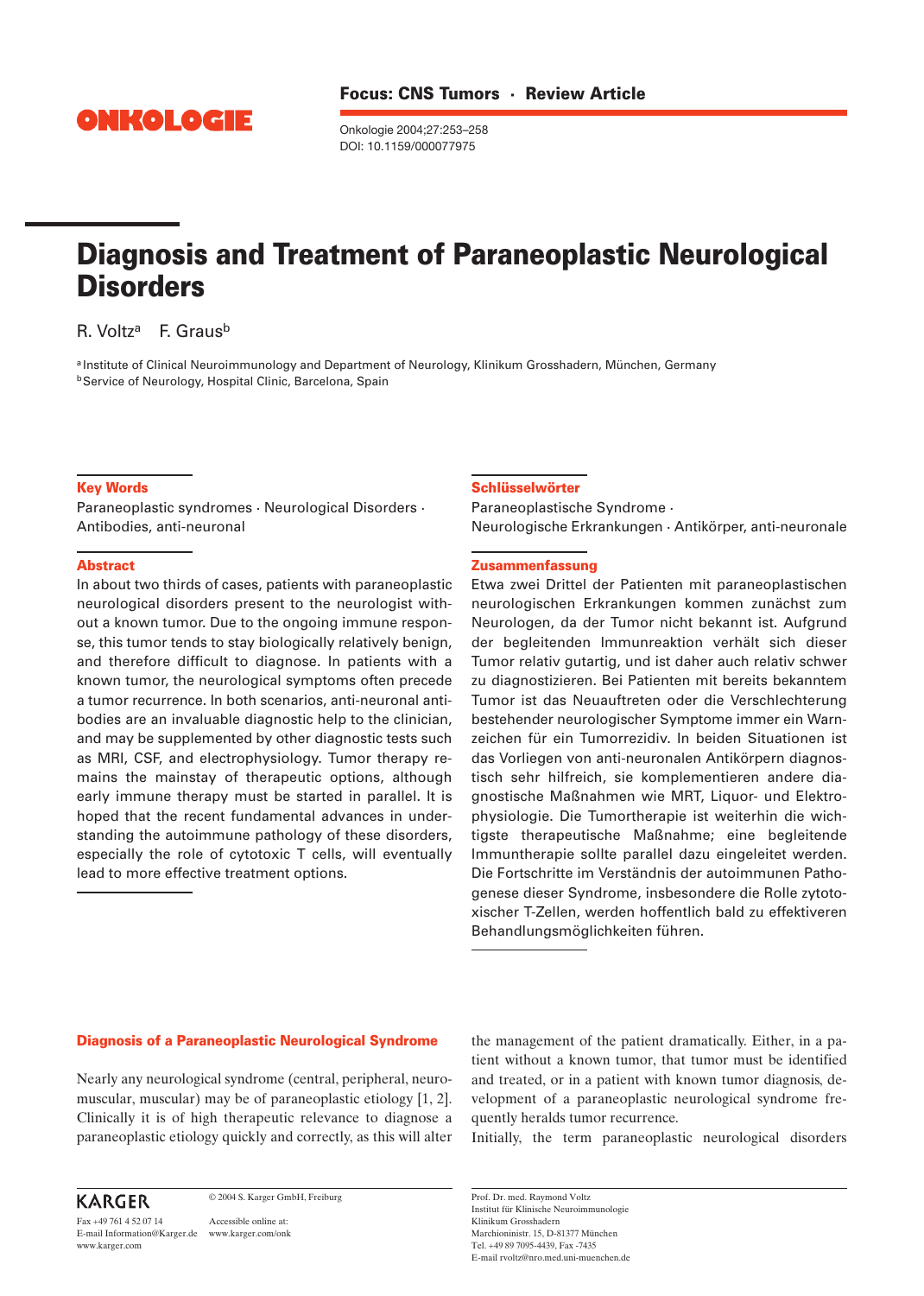| Table 1. Antibody-defined subgroups of paraneoplastic cerebellar degeneration |  |  |  |
|-------------------------------------------------------------------------------|--|--|--|
|-------------------------------------------------------------------------------|--|--|--|

| Group                         | Most frequent<br>tumors associated | <b>Sex</b> | Clinical symptoms                                                  | Start of neurological<br>symtoms                               | Median survival                       |
|-------------------------------|------------------------------------|------------|--------------------------------------------------------------------|----------------------------------------------------------------|---------------------------------------|
| Anti-Yo                       | breast, ovarian                    | F>>M       | subacute, severe                                                   | mostly before tumor diagnosis                                  | 100 mo if breast,<br>22 mo if ovarian |
| Anti-Hu                       | <b>SCLC</b>                        | M>F        | additional symptoms of PEM / SN                                    | mostly before tumor diagnosis                                  | 12 months                             |
| PCD and LEMS<br>$(Ab \nneq.)$ | <b>SCLC</b>                        | $M = F$    | absent reflexes                                                    | mostly before tumor diagnosis                                  |                                       |
| Anti-CRMP5/-CV2               | SCLC, thymoma                      | F>M        | subacute, severe, additional symptoms<br>of PEM/SN                 | mostly before tumor diagnosis                                  |                                       |
| Anti-Tr                       | Hodgkin's disease                  | M>F        | less severe, partly remitting                                      | mostly after tumor diagnosis                                   |                                       |
| Anti-Ri                       | breast                             | F          | opsoclonus/ataxia                                                  | before or after tumor diagnosis                                |                                       |
| $PCA-2$<br>ANNA-3             | lung<br><b>SCLC</b>                | $M = F$    | additional symptoms of PEM / SN<br>additional symptoms of PEM / SN | mostly before tumor diagnosis<br>mostly before tumor diagnosis |                                       |
| Anti-Ma                       | various                            | F>M        | subacute, brainstem                                                | mostly before tumor diagnosis                                  |                                       |
| Atypical or no Ab             | various                            | $F = M$    | various                                                            | before or after tumor diagnosis                                |                                       |

Ab = Antibody; F = female; M = male; PCD = paraneoplastic cerebellar degeneration; LEMS = Lambert-Eaton myasthenic syndrome; PEM/SN = paraneoplastic encephalomyelitis / sensory neuropathy.

(PND) was coined for all non-metastatic neurological tumor complications where a specific etiology – such as vascular, infectious, metabolic, or treatment-related causes – could not be defined. Since the detection of the first antibody specific for a paraneoplastic etiology – the anti-Hu antibody – and description of its clinical relevance by Prof. Posner's laboratory the number of clinically relevant antibody reactivities as markers of a paraneoplastic etiology has grown at the speed of about one per year [1–3].

## *Clinical Suspicion*

The first step in diagnosis relies on clinical skills leading to early clinical suspicion. Here, it has become clear in recent years that PND may not only follow the 'typical' subacute time course, but may also be indolent (over years!) or spontaneously relapsing-remitting (cave: misdiagnosis multiple sclerosis!) [4, 5]. Furthermore, PND may present as a 'typical' neurological syndrome, such as LEMS (Lambert-Eaton myasthenic syndrome), cerebellar degeneration, or sensory neuronopathy, but it may also be 'atypical', presenting as depression or memory disturbance (as in limbic encephalitis) or pseudo-ileus (autonomic polyneuropathy) [6, 7].

### *Limbic Encephalitis*

According to a recent large series of 50 patients, diagnostic criteria for a paraneoplastic limbic encephalitis (PLE) may be (1) typical clinical symptoms (see below), (2) less than 4 years to tumor diagnosis, (3) exclusion of other differential diagnoses and (4) pathological results in CSF, MRI or EEG [6]. Most patients have a subacute progressive course. Symptoms are short-term memory disturbance, epileptic seizures, acute confusional syndrome, further psychiatric symptoms (personality change, hallucination, depression), brainstem symptoms, signs of hypothalamic involvement, cognition disturbance, and signs of involvement of other neurological systems. In more than half of all patients, a tumor is diagnosed only after onset of symptoms. In 50% this was a lung tumor, 20% had a testicular tumor, and 8% a breast tumor. Three quarters of all tumors were growing only locally. All except one patient showed pathological results in two of three investigations: MRI, CSF, or measuring anti-neuronal antibodies [2, 8, 9].

#### *Cerebellar Degeneration*

A subacutely developing cerebellar syndrome in a woman above age 50 is in almost two thirds of cases a paraneoplastic cerebellar degeneration (PCD) [10]. Clinically, all patients with PCD present in a similar way. Using serological analysis of the associated anti-neuronal antibodies, the patients may be sudivided into several subgroups (table 1). These subgroups differ in the associated tumors, course (neurological stabilisation in anti-Yo, progression in anti-Hu), and regarding survival. Anti-Hu patients show a median survival of 9–12 months, anti-Yo patients with breast cancer 100 months and anti-Yo patients with other gynecological tumors 22 months [8, 11, 12]. In patients who have a SCLC associated with PCD, further diagnostic procedures should be performed to search for an associated Lambert-Eaton myasthenic syndrome (i.e. anti-VGCC and electrophysiology, see below) or the presence of VGCC even in absence of LEMS [13, 14].

#### *Sensory Neuropathy*

The 'classical' paraneoplastic polyneuropathy is a sensory neuronopathy (SN) as first described by Denny-Brown in 1948 [15]. Typically, these patients initially have an asymmetrical and painful sensory neuropathy which evolves into typical complete loss of proprioception. The pseudo-athetotic movement of the hands and severe sensory ataxia is clinically impressive and usually very severe. Mostly, anti-Hu antibodies can be identified which have a specificity of 99% and a sensi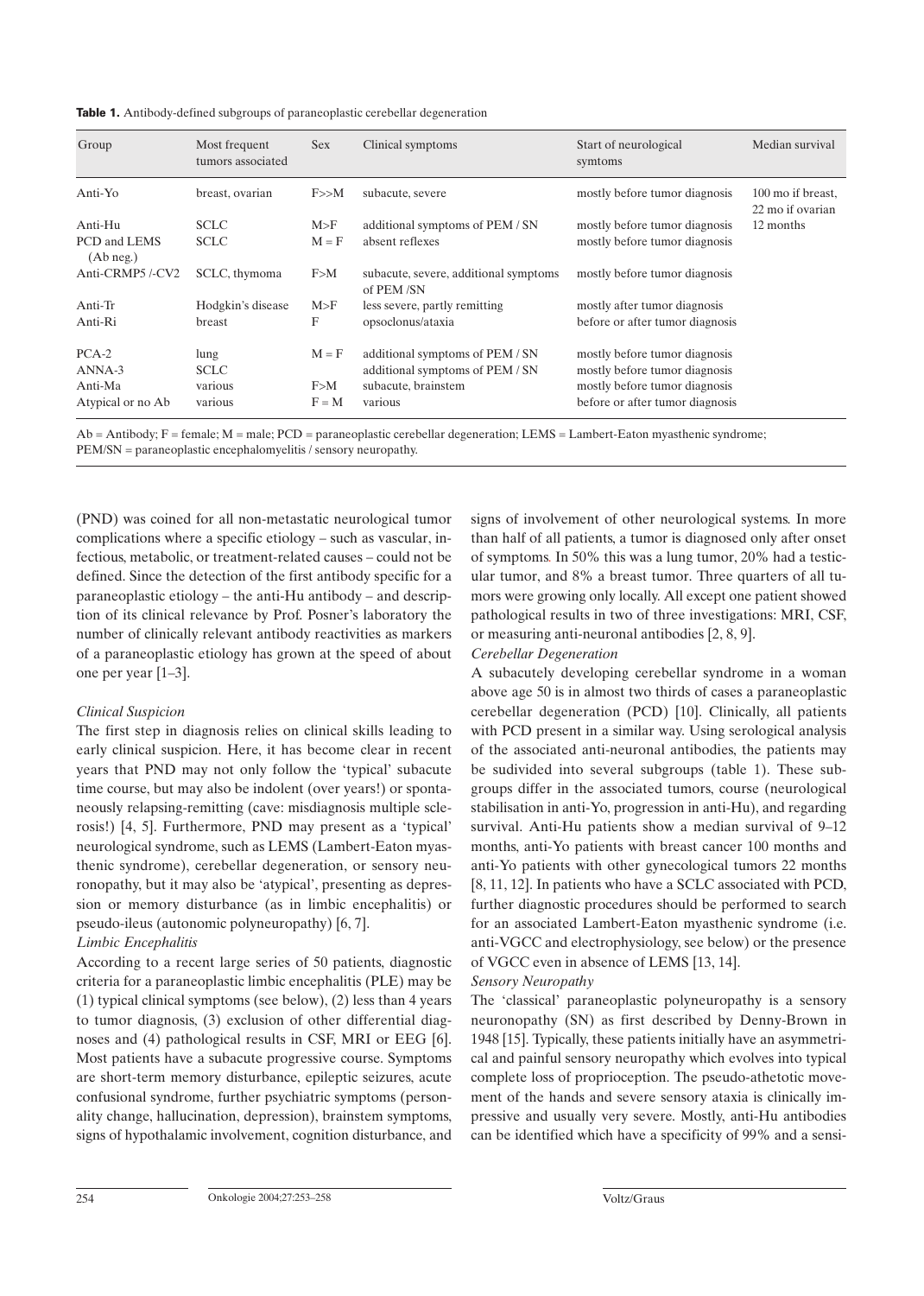**Table 2.** Clinically useful antibody reactivities for identifying the paraneoplastic etiology of a given neurological syndrome

| Syndrome                              | Antibody for            | Associated tumor                                                                                   |                                                                                                                        |
|---------------------------------------|-------------------------|----------------------------------------------------------------------------------------------------|------------------------------------------------------------------------------------------------------------------------|
|                                       | diagnosis               | paraneoplastic<br>etiology                                                                         |                                                                                                                        |
| <b>LEMS</b>                           | anti-VGCC               | n.a.                                                                                               | <b>SCLC</b>                                                                                                            |
| Subacute cerebellar<br>degeneration   |                         | anti-Hu                                                                                            | SCLC, prostate                                                                                                         |
|                                       |                         | anti-PCA-2<br>anti-CRMP5/-CV2<br>ANNA-3<br>anti-Yo<br>anti-Ta/Ma2<br>anti-Ma<br>anti-Ri<br>anti-Tr | SCLC<br>SCLC, thymoma<br><b>SCLC</b><br>ovary, breast<br>testis<br>miscellaneous<br>breast, lung<br>Hodgkin's lymphoma |
| Opsoclonus/myoclonus (child)          |                         | anti-Hu                                                                                            | neuroblastoma                                                                                                          |
| Dermatomyositis                       |                         | n.a.                                                                                               | ovary, lung, pancreas                                                                                                  |
| Opsoclonus/myoclonus (adult)          |                         | anti-Ri<br>anti-Hu<br>anti-Ma<br>anti-Ta/Ma2                                                       | breast, lung<br>SCLC, prostate<br>miscellaneous<br>testis                                                              |
| Subacute sensory neuropathy           |                         | anti-Hu<br>anti-amphiphysin<br>ANNA-3<br>anti-CRMP5/-CV2                                           | SCLC, prostate<br><b>SCLC</b><br><b>SCLC</b><br>SCLC, thymoma                                                          |
| Limbic encephalopathy                 |                         | anti-Hu<br>anti-Ta/Ma2<br>$ANNA-3$<br>anti-CRMP5/-CV2                                              | SCLC, prostate<br>testis<br><b>SCLC</b><br>SCLC, thymoma                                                               |
| Extrapyramidal syndromes              |                         | anti-Hu<br>anti-Ta/Ma2<br>anti-Ma<br>anti-CRMP5/-CV2                                               | SCLC, prostate<br>testis<br>various<br>SCLC, thymoma                                                                   |
| Myasthenia gravis                     | anti-AChR,<br>anti-MUSK | anti-titin                                                                                         | thymoma                                                                                                                |
| Sensorimotor<br>peripheral neuropathy |                         | anti-Hu                                                                                            | SCLC, prostate                                                                                                         |
|                                       |                         | anti-amphiphysin<br>anti-CRMP5/-CV2                                                                | <b>SCLC</b><br>SCLC, thymoma                                                                                           |
| Encephalomyelitis                     |                         | anti-Hu                                                                                            | SCLC, prostate                                                                                                         |
| Visual loss                           |                         | anti-Hu<br>anti-recoverin                                                                          | SCLC, prostate<br>lung                                                                                                 |
| Stiff-person syndrome                 | anti-GAD                | anti-amphiphysin                                                                                   | breast                                                                                                                 |

n.a.: Not available; AChR: acetylcholine-receptor; GAD: glutaminic acid dehydrogenase; LEMS: Lambert-Eaton myasthenic syndrome; SCLC: small cell lung cancer;

VGCC: voltage gated calcium channel.

tivity of 82% for a paraneoplastic sensory neuropathy [16]. Other less frequent antibodies are anti-CV2 or anti-amphiphysin.

## *Lambert-Eaton Myasthenic Syndrome (LEMS)*

In about 60% of patients with LEMS an underlying tumor, usually SCLC, rarely a lymphoma may be detected [17]. The

associated SCLC have a significantly better prognosis if LEMS is present [18]. Unfortunately, no serological marker for the paraneoplastic etiology exists. Anti-VGCC antibodies are present in almost all patients with LEMS, and they do not differentiate between the paraneoplastic and non-paraneoplastic forms. The prevalence of LEMS in SCLC is about 3%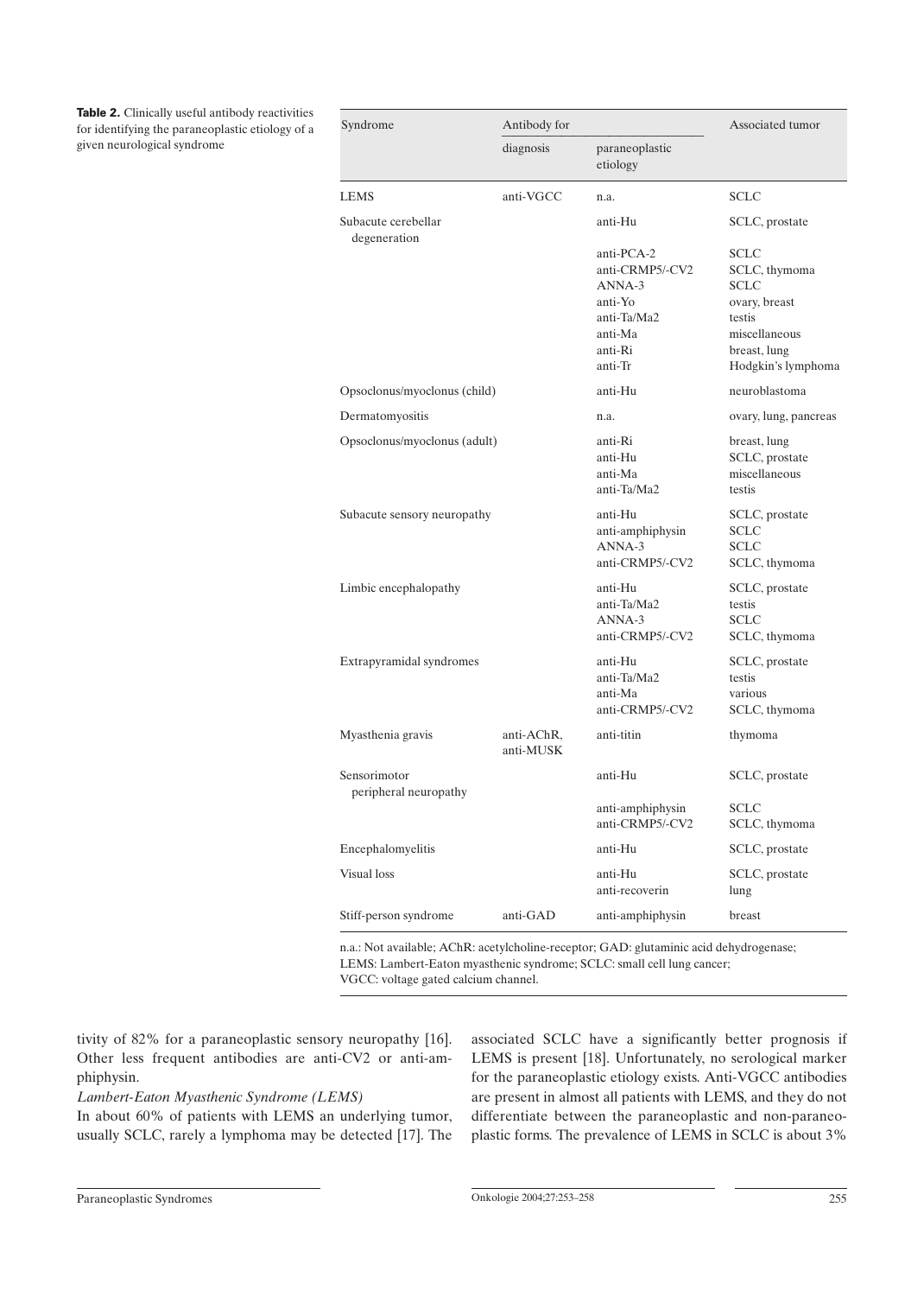and must not be overlooked as LEMS responds well to immunomodulatory therapy [19–21].

## *Anti-Neuronal Antibodies*

In case of clinical suspicion of the presence of a PND, antineuronal antibodies should be measured in the serum of the patient. Which antibodies should be looked for, depends on neurological syndrome (table 2). Here, only reactivities which are markers for the paraneopalstic etiology are mentioned. Antibodies such as anti-AChR, anti-VGCC or anti-VGKC are clinically most relevant markers, but they are not specifically associated with a paraneoplastic etiology. Depending on the neurological syndromes, anti-neuronal antibodies must be supplemented by other diagnostic tests such as MRI, CSF, or electrophysiology. Combining these diagnostic options may lead to a sensitivity of close to 100% for detecting a paraneoplastic etiology [6].

# *Anti-Hu Antibody*

Since the initial description of anti-Hu, this first clinically fully characterized paraneoplastic antibody has also turned out to be the most frequent [3, 8, 22–24]. The anti-Hu antibody may be associated with a central encephalomyelitis or a peripheral neuropathy. Importantly, the associated tumors tend to be limited and show no metastases (other than to mediastinal lymph nodes) [25]. Anti-Hu (at low titer) is also present in about 16% of patients with SCLC without neurological symptoms [26]. In these patients, the anti-Hu is a positive predictor of complete response to tumor treatment [27].

## *Anti-Yo Antibody*

Anti-Yo defines a subgroup of patients with PCD and breast or ovarian cancer (see above) and is the second most common anti-neuronal reactivity [11, 12]. One of the antigens recognized by anti-Yo sera is cdr2 (cerebellar degeneration-related protein) which is mainly expressed in cerebellar Purkinje cells and some tumors.

## *Anti-Ma/Ta Antibody*

This antibody reactivity has only been recognized recently [5, 9, 28]. The antibody reactivity to Ma proteins is highly specific for a paraneoplastic etiology, and all patients react against the immunodominant Ma2 protein. In an isolated anti-Ma2 reactivity, patients tend to be younger and mainly have PLE associated with a germ cell tumor of testis. A reactivity against other Ma proteins (PNMA1, PNMA3) in addition to Ma2 identifies patients who are older, have a rhombencephalitis and PCD associated with several different tumors [5, 9, 28]. The function of the Ma proteins is still unknown.

# *Anti-Tr Antibody*

Named after the first descriptor Trotter rather than an index patient [29], anti-Tr is found in PCD associated with Hodgkin's disease and reacts with cytoplasm of Purkinje cells additionally showing a characteristic punctate pattern in the molecular layer of the cerebellum [30, 31]. Most patients recognize a myc-associated zink finger protein that it is not the Tr antigen [32]. Typically and in contrast to other paraneoplastic antibodies, the titer may turn negative during course of treatment and may only be found in CSF and not in serum [31, 33]. *Anti-CV2 Antibody / Anti-CRMP5 Antibody*

Initially Honnorat et al. described anti-CV2 as a paraneoplastic marker in 1996 [34]. Recently, the group of Lennon described an anti-CRMP5 reactivity in 116 patients which probably constitutes the same antibody [35]. In the series of Yu et al. [35], 26% had cerebellar ataxia, 25% dementia, 17% cranial neuropathy, 11% chorea, 10% loss of taste or olfaction, and 7% optic neuropathy. In 77% a lung tumor and in 6% a thymoma had been identified.

## **Treatment**

Treatment options include tumor therapy, symptomatic treatment, and modulation of the immune system.

## *Tumor Therapy*

In patients without known tumor but a highly likely paraneoplastic etiology finding the tumor is essential but may be difficult. As there is a biologically effective immune response against the underlying tumors, the tumors may initially stay locally or even histologically small [27]. If specific antibody reactivities are present, they direct the tumor search to specific organs. If a tumor is identified which does not fit the known tumor pattern, this tumor should be checked for 'atypical' expression of the relevant antigen [8], and the possibility of a second malignancy must be considered [23]. Recently, the use of whole-body FDG-PET has been advocated for early tumor diagnosis in patients with anti-Hu or clinically suspected PND [36–38]. With all therapeutic approaches in PND it must be kept in mind that the natural course may be fluctuating [5] or indolent [39] and that there may be spontaneous improvement of neurological symptoms [40], or even spontaneous tumor regression [41, 42]. Some PND presentations such as SN or PLE tend to react better to therapy than others, such as PCD [6, 8, 43]. For the majority of PND of the CNS, however, therapy is difficult, and must be started early. Tumor therapy is the mainstay of therapy, and a complete response to tumor therapy shows a favorable influence on the course of PND [44].

## *Immunomodulatory Therapy*

Because of current evidence of an autoimmune pathogenesis, immunomodulatory treatment seems indicated in patients with paraneoplastic neurological syndromes, although studies with a high degree of evidence are lacking due to the low number of patients [1, 2]. However, not all paraneoplastic syndromes respond well to the immunomodulatory options available so far. For some syndromes, immunomodulatory therapy rests on sound clinical evidence for its efficacy, such as GBS, CIDP, LEMS, or stiff-man syndrome.

For the remainder of syndromes – especially of the central nervous system –, all immunomodultory approaches used so far do not seem to be very effective on the whole, but may bring dramatic improvement in single patients. Improvement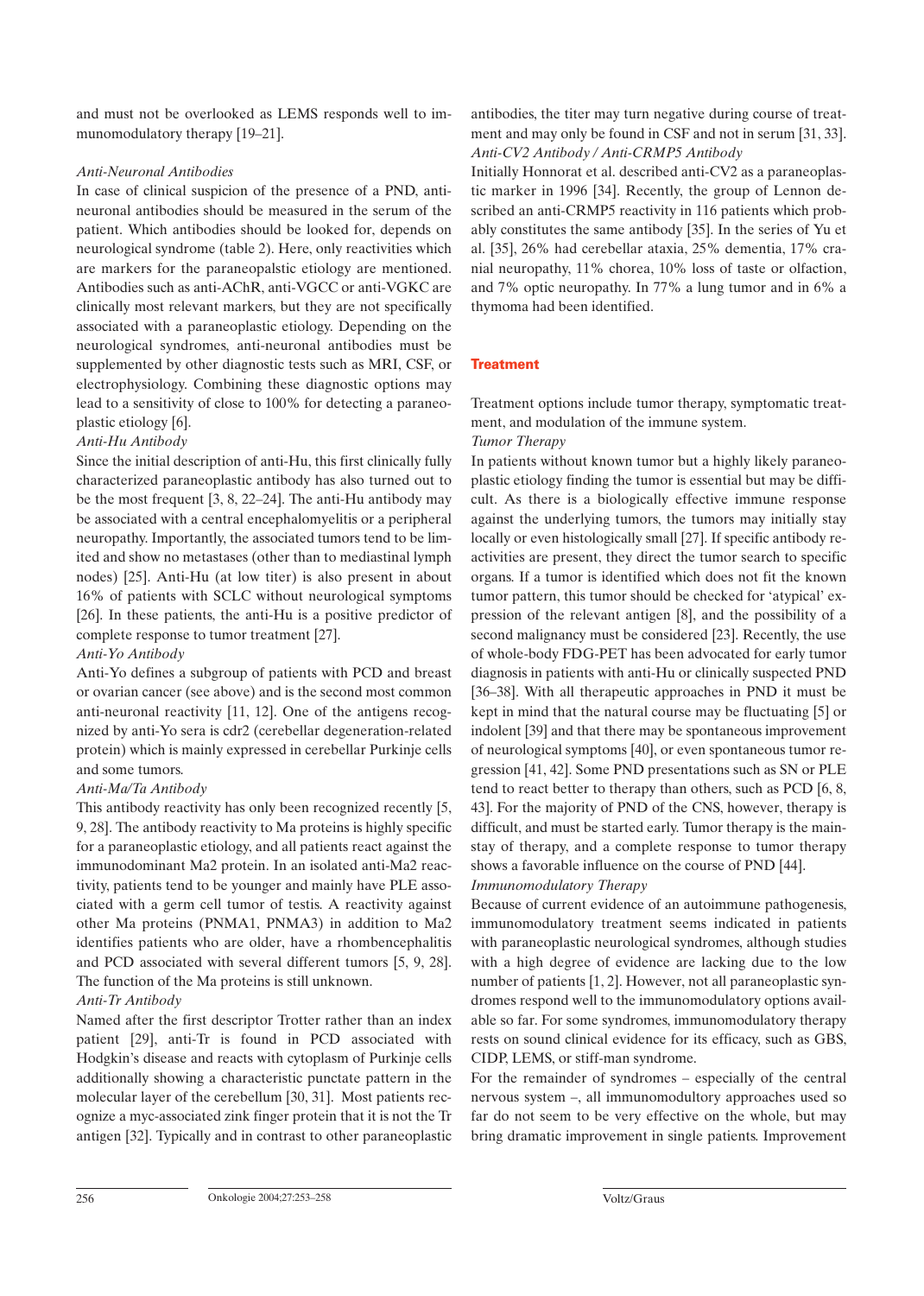is more likely in PLE or paraneoplastic neuropathy [6, 8, 38]. In general, the earlier immunotherapy is started the better are the chances of improvement [45, 46]. As immunomodulatory treatment options protein A absorption, ivIg, cyclophosphamide, or plasma exchange have been tried [1, 2, 47, 48]. Due to the uncertain effect, we would start with one course of i.v. methylprednisolone, such as in MS  $(5 \times 500 \text{ mg i.v.})$ , and wait for a possible effect for one or two weeks. If no effect is seen we would proceed to one course of ivIg (e.g. 2 g/kg body weight distributed over 5 days), wait again for a possible effect, and if no effect is seen maybe proceed to plasma exchange or cyclophosphamide according to the individual patient's situation.

### **Concluding Remark**

Paraneoplastic neurological syndromes may present with a varied clinical picture and must be included in nearly any neurological differential diagnosis. As a very helpful tool an ever growing battery of specific antibodies as paraneoplastic markers are available for the clinician. With increasing understanding of the autoimmune pathogenesis of these disorders, effective treatment options besides the oncological therapy may become available to the patients soon.

#### **Acknowledgement**

Our work is supported by Hermann und Lilly Schilling Stiftung, Wilhelm Sander Stiftung, Deutsche Krebshilfe and Deutsche Forschungsgemeinschaft.

#### **References**

- 1 Darnell RB, Posner JB: Paraneoplastic syndromes involving the nervous system. N Engl J Med 2003; 349:1543–1554.
- 2 Voltz R: Paraneoplastic neurological syndromes: An update on diagnosis, pathogenesis, and therapy. Lancet Neurol 2002;1:294–305.
- 3 Graus F, Cordon-Cardo C, Posner JB: Neuronal antinuclear antibody in sensory neuronopathy from lung cancer. Neurology 1985;35:538–543.
- 4 Graus F, Bonaventura I, Uchuya M, Valls-Sole J, Rene R, Leger JM, Tolosa E, Delattre JY:Indolent anti-Hu-associated paraneoplastic sensory neuropathy. Neurology 1994;44:2258–2261
- 5 Voltz R, Gultekin SH, Rosenfeld MR, Gerstner E, Eichen J, Posner JB, Dalmau J: A serologic marker of paraneoplastic limbic and brain-stem encephalitis in patients with testicular cancer. N Engl J Med 1999;340:1788–1795
- 6 Gultekin SH, Rosenfeld MR, Voltz R, Eichen J, Posner JB, Dalmau J: Paraneoplastic limbic encephalitis: Neurological symptoms, immunological findings and tumour association in 50 patients. Brain 2000;123(Pt 7):1481–1494
- 7 Condom E, Vidal A, Rota R, Graus F, Dalmau J, Ferrer I: Paraneoplastic intestinal pseudo-obstruction associated with high titres of Hu autoantibodies. Virchows Arch A Pathol Anat Histopathol 1993;423:507–511.
- 8 Graus F, Keime-Guibert F, Rene R, Benyahia B, Ribalta T, Ascaso C, Escaramis G, Delattre JY: Anti-Hu-associated paraneoplastic encephalomyelitis: Analysis of 200 patients. Brain 2001 Jun;124 (Pt 6):1138–48
- 9 Rosenfeld MR, Eichen JG, Wade DF, Posner JB, Dalmau J: Molecular and clinical diversity in paraneoplastic immunity to Ma proteins. Ann Neurol 2001;50:339–348
- 10 Posner JB: Paraneoplastic syndromes; in Posner JB (ed): Neurologic Complications of Cancer. Contemporary Neurological Series. Philadelphia, PA, FA Davis, 1995, pp 353–385.
- 11 Rojas I, Graus F, Keime-Guibert F, Rene R, Delattre JY, Ramon JM, Dalmau J, Posner JB: Longterm clinical outcome of paraneoplastic cerebellar degeneration and anti-Yo antibodies. Neurology 2000;55:713–715
- 12 Shams'ili S, Grefkens J, de Leeuw B, van den Bent M, Hooijkaas H, van der Holt B, Vecht C, Sillevis Smitt P: Paraneoplastic cerebellar degeneration associated with antineuronal antibodies: Analysis of 50 patients. Brain 2003;126(Pt 6):1409–1418.
- 13 Mason WP, Graus F, Lang B, Honnorat J, Delattre JY, Valldeoriola F, Antoine JC, Rosenblum MK, Rosenfeld MR, Newsom-Davis J, Posner JB, Dalmau J: Small-cell lung cancer, paraneoplastic cerebellar degeneration and the Lambert-Eaton myasthenic syndrome. Brain 1997;120(Pt 8):1279– 12300.
- 14 Graus F, Lang B, Pozo-Rosich P, Saiz A, Casamitjana R, Vincent A: P/Q type calcium-channel antibodies in paraneoplastic cerebellar degeneration with lung cancer. Neurology 2002;59:764–766.
- 15 Denny-Brown D: Primary sensory neuropathy with muscular changes associated with carcinoma. J Neurol Neurosurg Psychiatr 1948;11:73–87.
- 16 Molinuevo JL, Graus F, Serrano C, Rene R, Guerrero A, Illa I: Utility of anti-Hu antibodies in the diagnosis of paraneoplastic sensory neuropathy. Ann Neurol 1998;44:976–980.
- 17 Newsom-Davis J: Lambert-Eaton Myasthenic Syndrome. Curr Treat Options Neurol 2001;3:127–131.
- 18 Maddison P, Newsom-Davis J, Mills KR, Souhami RL: Favourable prognosis in Lambert-Eaton myasthenic syndrome and small-cell lung carcinoma. Lancet 1999;353:117–118.
- 19 Elrington GM, Murray NM, Spiro SG, Newsom-Davis J: Neurological paraneoplastic syndromes in patients with small cell lung cancer. A prospective survey of 150 patients. J Neurol Neurosurg Psychiatry 1991;54:764–767.
- 20 Bain PG, Motomura M, Newsom-Davis J, Misbah SA, Chapel HM, Lee ML, Vincent A, Lang B: Effects of intravenous immunoglobulin on muscle weakness and calcium-channel autoantibodies in the Lambert-Eaton myasthenic syndrome. Neurology 1996;47:678–683.
- 21 Voltz R, Carpentier AF, Rosenfeld MR, Posner JB, Dalmau J: P/Q-type voltage-gated calcium channel antibodies in paraneoplastic disorders of the central nervous system. Muscle Nerve 1999;22:119–122.
- 22 Dalmau J, Graus F, Rosenblum MK, Posner JB: Anti-Hu-associated paraneoplastic encephalomyelitis/sensory neuronopathy. A clinical study of 71 patients. Medicine (Baltimore) 1992;71:59–72.
- 23 Lucchinetti CF, Kimmel DW, Lennon VA: Paraneoplastic and oncologic profiles of patients seropositive for type 1 antineuronal nuclear autoantibodies. Neurology 1998;50:652–657.
- 24 Sillevis Smitt P, Grefkens J, de Leeuw B, van den Bent M, van Putten W, Hooijkaas H, Vecht C: Survival and outcome in 73 anti-Hu positive patients with paraneoplastic encephalomyelitis/sensory neuronopathy. J Neurol 2002;249:745–753.
- 25 Verschuuren JJ, Perquin M, ten Velde G, De Baets M, Vriesman PB, Twijnstra A: Anti-Hu antibody titre and brain metastases before and after treatment for small cell lung cancer. J Neurol Neurosurg Psychiatry 1999;67:353–357.
- 26 Dalmau J, Furneaux HM, Gralla RJ, Kris MG, Posner JB: Detection of the anti-Hu antibody in the serum of patients with small cell lung cancer – a quantitative western blot analysis. Ann Neurol  $1990:27:544-552$ .
- 27 Graus F, Dalmou J, Rene R, Tora M, Malats N, Verschuuren JJ, Cardenal F, Vinolas N, Garcia del Muro J, Vadell C, Mason WP, Rosell R, Posner JB, Real FX: Anti-Hu antibodies in patients with small-cell lung cancer: Association with complete response to therapy and improved survival. J Clin Oncol 1997;15:2866–2872.
- 28 Dalmau J, Gultekin SH, Voltz R, Hoard R, Des-Champs T, Balmaceda C, Batchelor T, Gerstner E, Eichen J, Frennier J, Posner JB, Rosenfeld MR: Ma1, a novel neuron- and testis-specific protein, is recognized by the serum of patients with paraneoplastic neurological disorders. Brain 1999;122(Pt 1): 27–39.
- 29 Trotter JL, Hendin BA, Osterland CK: Cerebellar degeneration with Hodgkin disease. An immunological study. Arch Neurol 1976;33:660–661.
- 30 Graus F, Dalmau J, Valldeoriola F, Ferrer I, Rene R, Marin C, Vecht CJ, Arbizu T, Targa C, Moll JW: Immunological characterization of a neuronal antibody (anti-Tr) associated with paraneoplastic cerebellar degeneration and Hodgkin's disease. J Neuroimmunol 1997;74:55–61.
- 31 Bernal F, Shams'ili S, Rojas I, Sanchez-Valle R, Saiz A, Dalmau J, Honnorat J, Sillevis Smitt P, Graus F: Anti-Tr antibodies as markers of paraneoplastic cerebellar degeneration and Hodgkin's disease. Neurology 2003;60:230–234.
- 32 Bataller L, Wade DF, Graus F, Rosenfeld MR, Dalmau J: The MAZ protein is an autoantigen of Hodgkin's disease and paraneoplastic cerebellar dysfunction. Ann Neurol 2003;53:123–127.
- 33 Peltola J, Hietaharju A, Rantala I, Lehtinen T, Haapasalo H: A reversible neuronal antibody (anti-Tr) associated paraneoplastic cerebellar degeneration in Hodgkin's disease. Acta Neurol Scand 1998;98:360–363.
- 34 Honnorat J, Antoine JC, Derrington E, Aguera M, Belin MF: Antibodies to a subpopulation of glial cells and a 66 kDa developmental protein in patients with paraneoplastic neurological syndromes. J Neurol Neurosurg Psychiatry 1996;61:270–278.